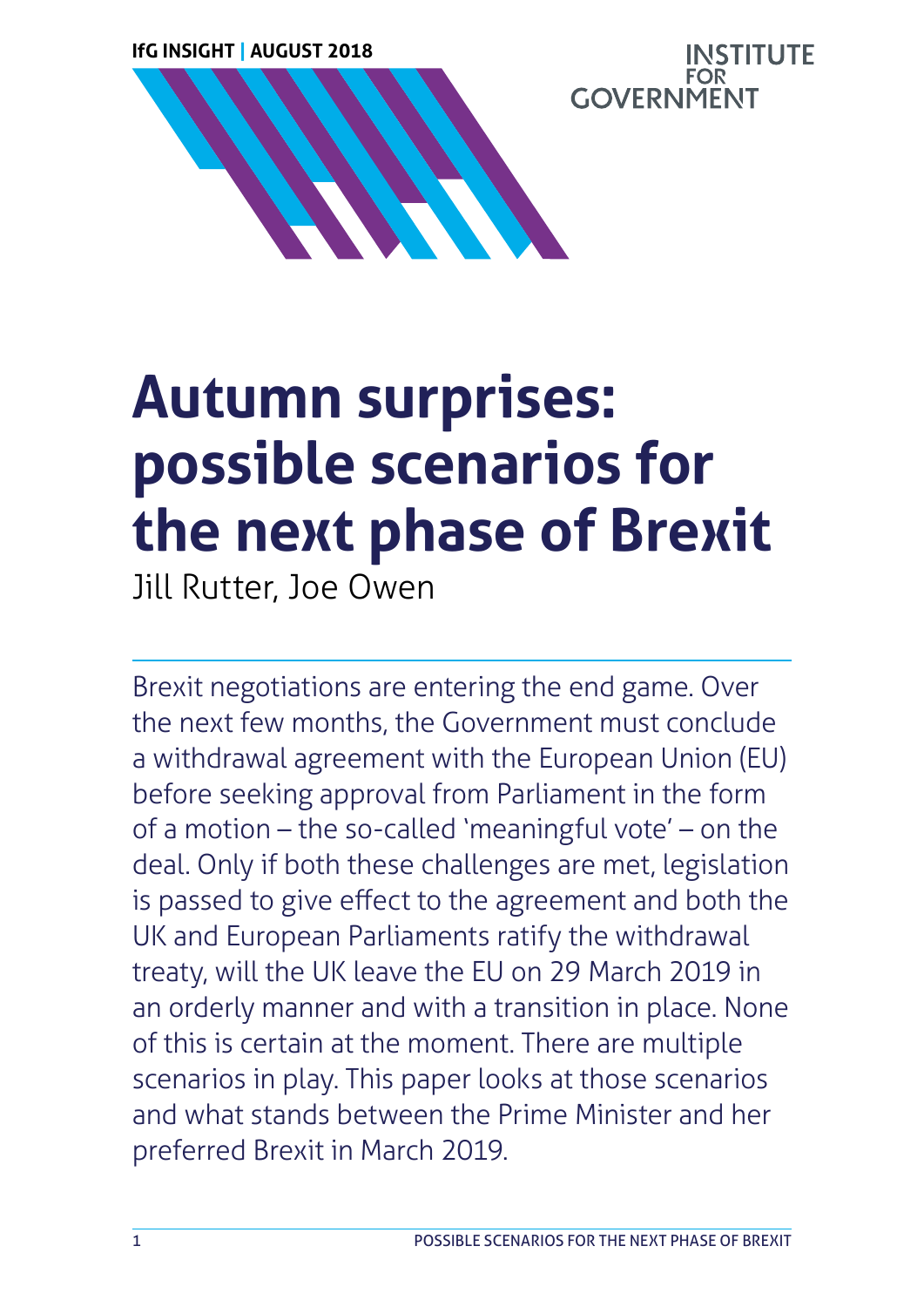## **Possible scenarios**

Figure 1 sets out possible scenarios for the conclusion of the first phase of the Brexit negotiations.

There are five basic scenarios but the key backdrop to all of this is that there are currently two defaults in place, which mean that, if nothing else happens, the UK will exit the EU without a deal on 29 March 2019:

The Prime Minister triggered the UK's exit from the EU with her letter to the President of the European Council, Donald Tusk, on 29 March 2017 giving notice under Article 50 of the Treaty on European Union. This means that, unless the UK asks for an extension and the European Council unanimously agrees, the UK will leave the EU on 29 March 2019 at the end of the specified two-year process, with or without an agreement on the terms of departure.

The European Union (Withdrawal) Act, passed by Parliament in June this year, set the date of 29 March 2019 for the UK's withdrawal from the EU in statute. Ministers can change this by secondary legislation if another date is contained in the withdrawal agreement or if an Article 50 extension is secured. But if there is no deal, and therefore no withdrawal agreement, they would have to change the date through new primary legislation.

All of the Brexit scenarios depend on whether:

- the Prime Minister concludes a withdrawal agreement with the EU27 (deal) or not (no deal)
- Parliament accepts the agreement (yes) or rejects it (no)
- Parliament asks the Government to renegotiate.

To simplify matters for this paper we have made two assumptions, neither of which can be taken as given:

- that if Parliament passes the motion endorsing the withdrawal agreement, it passes the Withdrawal Agreement Bill without wrecking amendments and ratifies the withdrawal treaty
- that the European Parliament also ratifies a deal that has been agreed by the European Council and the UK Government and endorsed by the UK Parliament.

The timings assume that the Government will not seek to extend the Article 50 period, which it might need to do to accommodate a renegotiation. They also assume that neither this Government, nor any other government that might come to power before the UK leaves the EU, will seek to stop Brexit by revoking the Article 50 letter, either with the agreement of the European Council or unilaterally.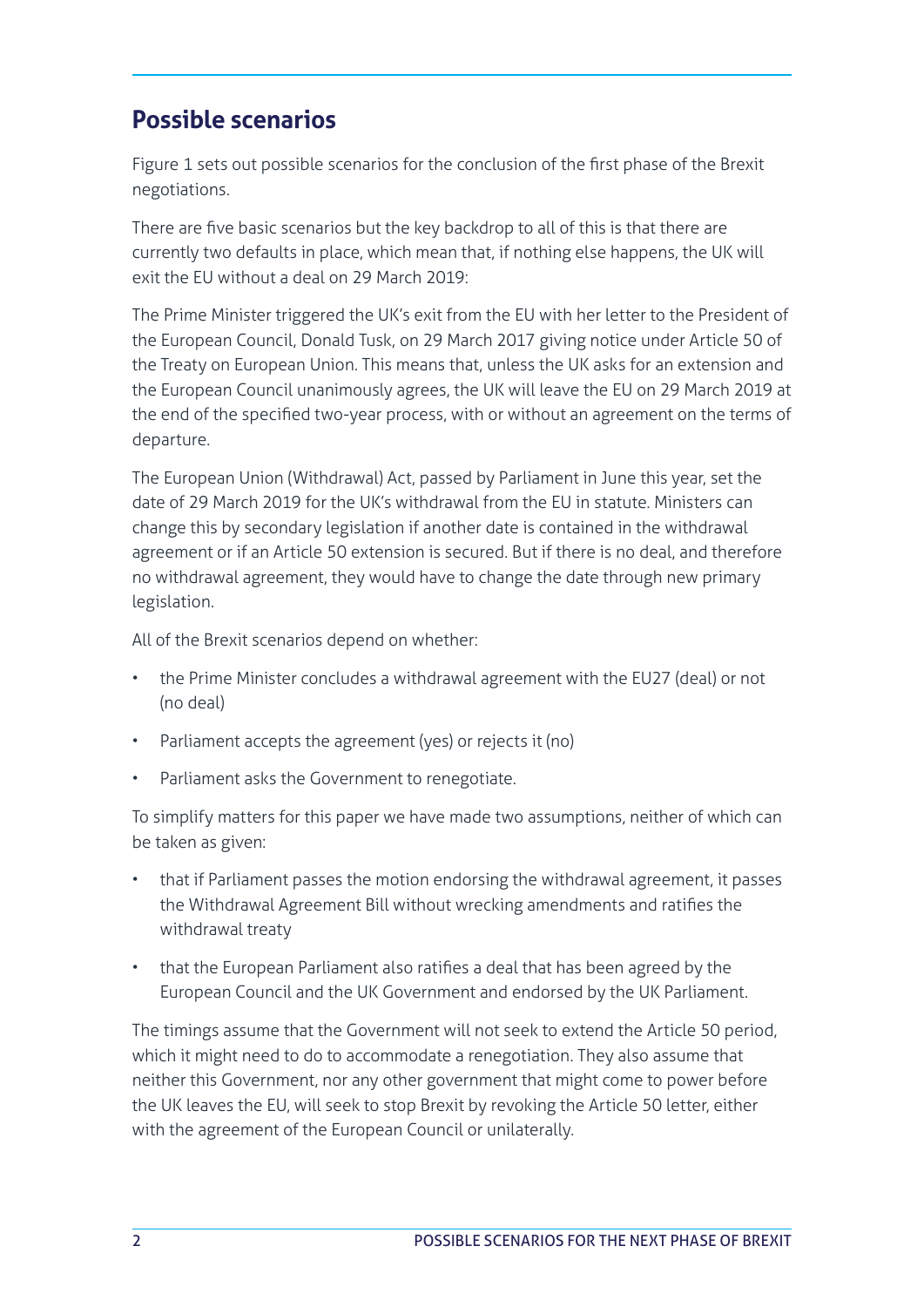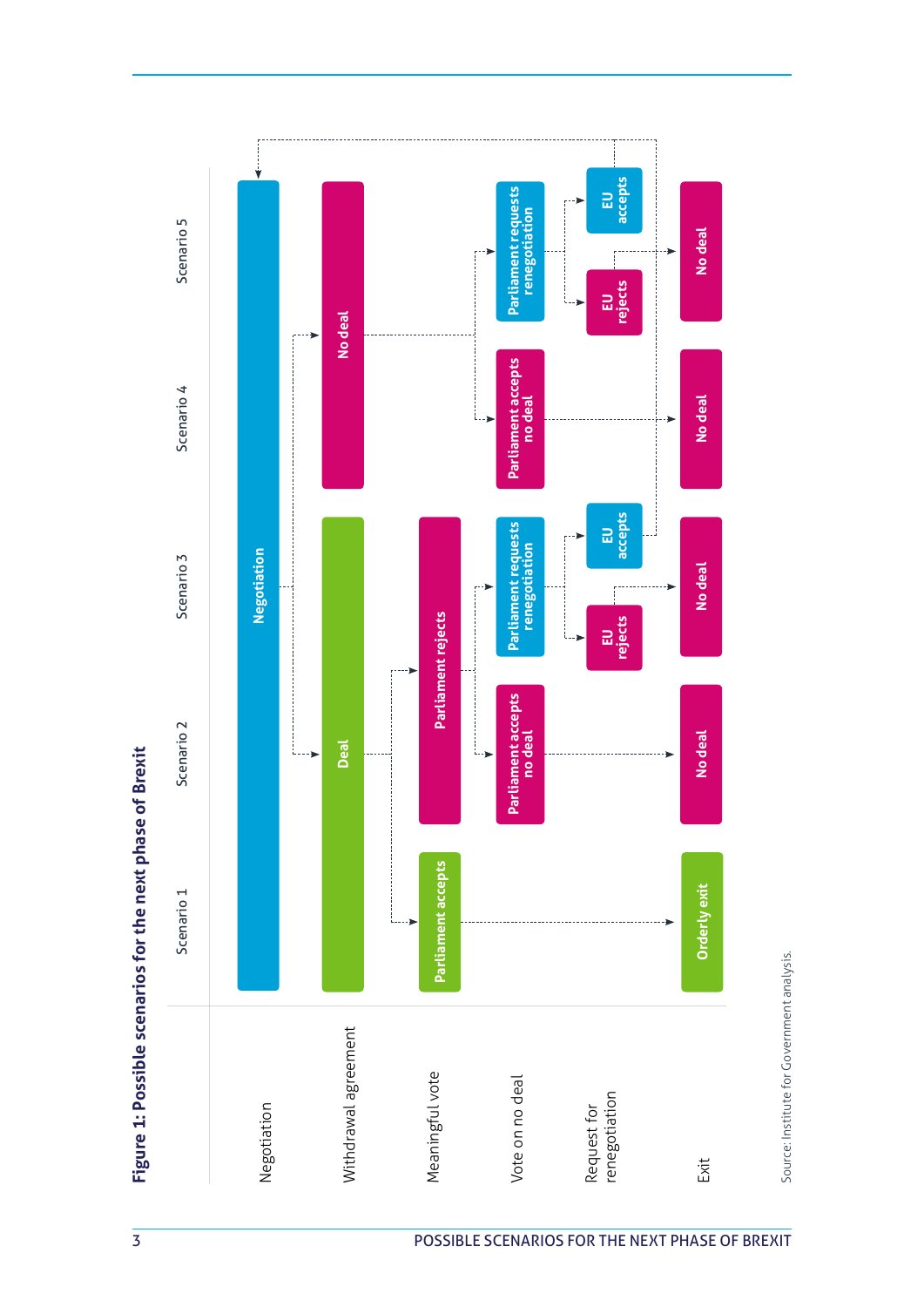#### **Scenario 1: Deal/yes: the Prime Minister gets her way**

In this scenario, the Prime Minister and the EU27 agree a withdrawal agreement at a European Council meeting (maybe as soon as October – potentially later). That agreement then successfully passes all of its parliamentary hurdles and the UK leaves the political institutions of the EU on 29 March 2019, beginning a 21-month standstill transition and detailed negotiations on the future relationship. This scenario is the smooth course painted on the far left-hand side of Figure 1. There is, of course, the possibility that Parliament accepts the deal in principle, and then tries to amend the Withdrawal Agreement Bill either to scupper the withdrawal agreement or to bind the Government's hands on the future relationship (but, as noted above, we assume for this scenario that once it has passed the motion approving the deal, Parliament can be persuaded to pass the bill).

#### **Scenario 2: Deal/no: Parliament rejects the Prime Minister's deal and settles for a nodeal Brexit**

Parliament may, on the other hand, decide to reject the Prime Minister's deal and accept a no-deal Brexit. The Prime Minister would not be able to bring forward the Withdrawal Agreement Bill. The EU Withdrawal Act obliges the Government to make a statement within 21 days of such a rejection on how it intends to proceed and table a neutral motion in both Houses no longer than seven sitting days later, which would take note of the Government's position. The Prime Minister might decide to see if she can renegotiate the deal – or persuade Parliament change its mind – or there would be a political crisis. But, under the Withdrawal Act, if the deal is shot down by Parliament and no new deal has emerged by 21 January 2019, the Government must make a statement within five days to Parliament setting out its proposed route forward, accompanied by a 'neutral motion' on which MPs and peers would vote. In this case, the Government accepts that Parliament will not approve a deal and Parliament is content to leave with no agreement in place.

#### **Scenario 3: Deal/no/renegotiate: Parliament rejects the Prime Minister's deal and sends the Government back to renegotiate**

If Parliament rejects the Prime Minister's deal and sends the Government back to renegotiate, how this scenario plays out would depend on what Parliament rejects (for example, how it decides to amend the motion approving the Prime Minister's deal). If Parliament objects to something fundamental in the withdrawal agreement – either the payment of the financial settlement or the proposed form of the Northern Irish backstop\* – then the Prime Minister's room for manoeuvre may be limited. If it is the language in the declaration on the 'future framework' that is the issue, there may be more room to seek changes. But there are three problems for the Government with this scenario: time to negotiate (particularly if the final deal has been done late in the year); the EU's willingness to reopen negotiations; and the need for any renegotiated package

How both sides agree to meet the commitments in last December's joint report to avoid a hard border in the island of Ireland after Brexit, which is one of the key areas under dispute in the withdrawal agreement. For more detail see Durrant T and Stojanovic A, *The Irish border after Brexit*, Institute for Government, June 2018, [www.instituteforgovernment.org.uk/publications/irish-border-after-brexit](http://www.instituteforgovernment.org.uk/publications/irish-border-after-brexit)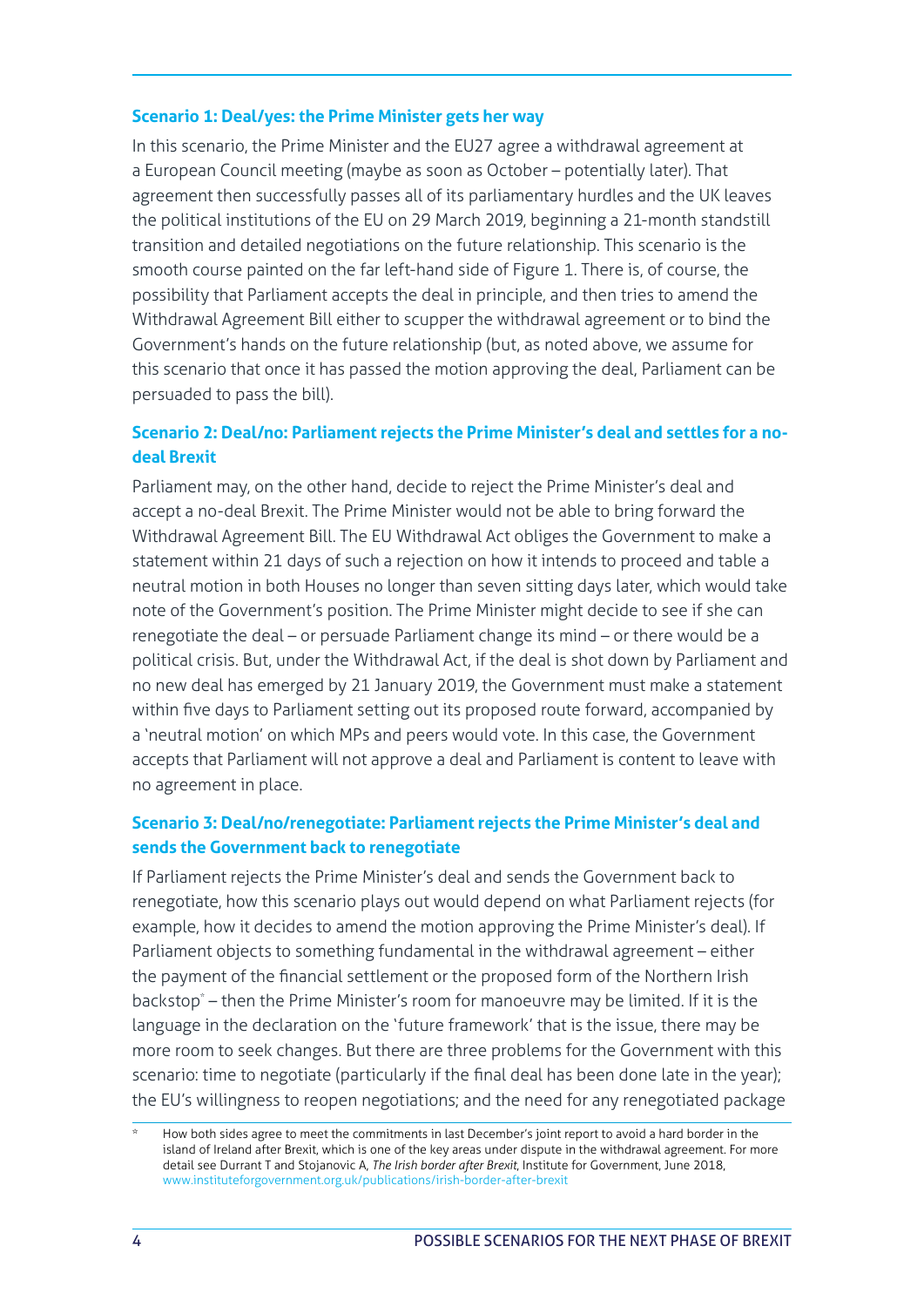to come back to Parliament for subsequent approval – in which case we are back potentially to scenarios 1 or 2. If the Government fails to do this in the time available, the UK would still be heading out of the EU with no deal.

#### **Scenario 4: No deal/yes: the Prime Minister declares that it is impossible to do a deal with the EU and Parliament accepts this**

In the fourth scenario, the negotiating stand-off in Brussels continues and the Prime Minister and the EU27 find it impossible to close the gap to reach a withdrawal agreement. As in scenario 2, if there is no agreement with the EU, the Government is committed to making a statement to the Parliament on its planned way forward, accompanied by a neutral motion, on the January timetable set out above. Parliament duly takes note, and the UK heads for a no-deal Brexit.

#### **Scenario 5: No deal/no/renegotiate: the Prime Minister fails to reach a deal with the EU and Parliament sends the Government back to renegotiate**

The final scenario sees Parliament intervening to reject "no deal" and sending the Government back to renegotiate. Precisely how Parliament would intervene is less clear. One of the battles over the so-called Grieve amendment during the passage of the European Union (Withdrawal) Act 2018 was about Parliament's role if there is no deal – the Government had originally promised during the passage of the Withdrawal from the European Union (Article 50) Bill 2016–17 that Parliament would vote on a deal, but made no parallel commitment in the case of no deal. The fudge at the end of the parliamentary process for the Act committed the Government to lay a motion in January 2019 if there was no deal. This might well be a 'take note' motion, which would not be amendable but the final decision would be up to the Speaker of the House of Commons (as 'take note' motions are generally unamendable). It is likely that if the motion is neutral (as required in the legislation), the Speaker would try to find another way to allow Parliament to express its opinion on what should happen next. In this scenario there would be the same issues around renegotiation as in scenario 3, although potentially on a much more compressed timetable.

## **What do these scenarios mean?**

**The risks of either a deliberate or an accidental no deal are quite high**, given the apparent stalemate in the negotiations, the precariousness of the Prime Minister's parliamentary position and the defaults now incorporated in the system.

The defaults tend to **strengthen the Prime Minister's hand if she has a deal**, of which the legally binding provisions would be in terms of withdrawal from the EU, not the future relationship. Her aim would be to bind together her majority – by persuading her Brexiteer colleagues (and the four Labour MPs who have routinely supported the Government on key Brexit votes) that the alternative route is no Brexit and by persuading her 'soft Brexit' colleagues that the alternative is no deal. Her risk is that the deal on Ireland alienates the Democratic Unionist Party (DUP) and that, however mad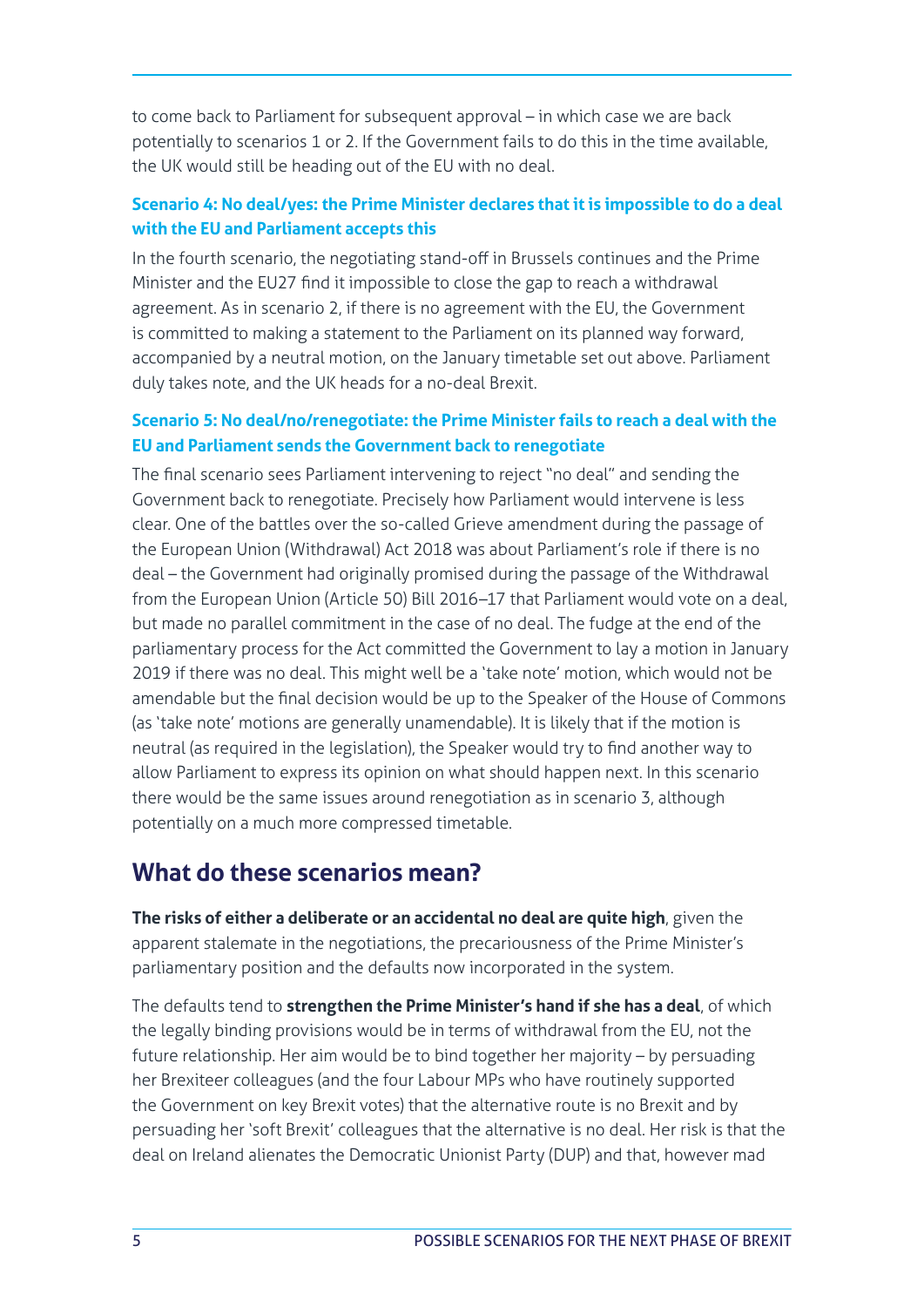many in the Labour Party thinks it would be to leave the EU without a deal, its priority is to bring down the Government and then hope that an incoming Labour Government will pick up the pieces.

But it is generally thought that there is **no parliamentary majority for no deal**, so if Parliament does not like the deal on offer, it will try to send the Government back to negotiate a better deal. But time and the EU will not be on Parliament's side here. The Prime Minister **needs to find a parliamentary majority for something other than no deal**, which is easier said than done, to avoid the defaults coming into play.

There is a **high risk of a stalemate**: Parliament will not vote for what is on offer, but equally it is impossible to crystallise a majority around an alternative to "no deal". In other words, Parliament can unite around what it does not want, but there is no consensus on what kind of deal it does want. In the next section we look at the options available to the Government and MPs, and the external pressure that might break the stalemate between the two.

#### **No deal under the circumstances set out here would be acrimonious – and thus potentially disruptive**

A no deal that arises from a failure to reach a withdrawal agreement, or Parliament's failure to pass it, would undoubtedly be the most acrimonious of "no deals". The UK would, from an EU perspective, be failing to both honour its financial obligations and respect its commitments under the 1998 Belfast/Good Friday Agreement.

So as well as the UK having no trade agreement with the EU in place (which would force the UK and the EU to treat each other as 'most favoured nations' for tariffs – that is, as unfavourably as they treat any third country with whom they have no special deals), the EU may be reluctant to conclude the narrower deals that it has with other important trading partners on, for example, data, customs facilitation and aviation. UK businesses might expect substantial foot dragging on the Commission decisions they need to be able to operate in the EU; UK agencies might find the EU taking its time to recognise them; and UK citizens might find their position as third-country nationals living in EU member states unclear, for example on such issues as access to public services and welfare benefits, as the citizens' rights agreement negotiated in the withdrawal process had not entered into force. Potentially there would be very significant hold-ups for UK goods entering EU ports, whatever the UK decided to do at its border.

The UK would also need to rush to roll over as many third-country agreements as it could. The draft text of the withdrawal agreement<sup>1</sup> contains an agreement that the EU notify all signatories to third country agreements with the EU, asking them to continue to treat the UK as an EU member for the duration of the transition. But this is dependent on satisfactory conclusion of the withdrawal agreement.<sup>2</sup> No deal means no notification.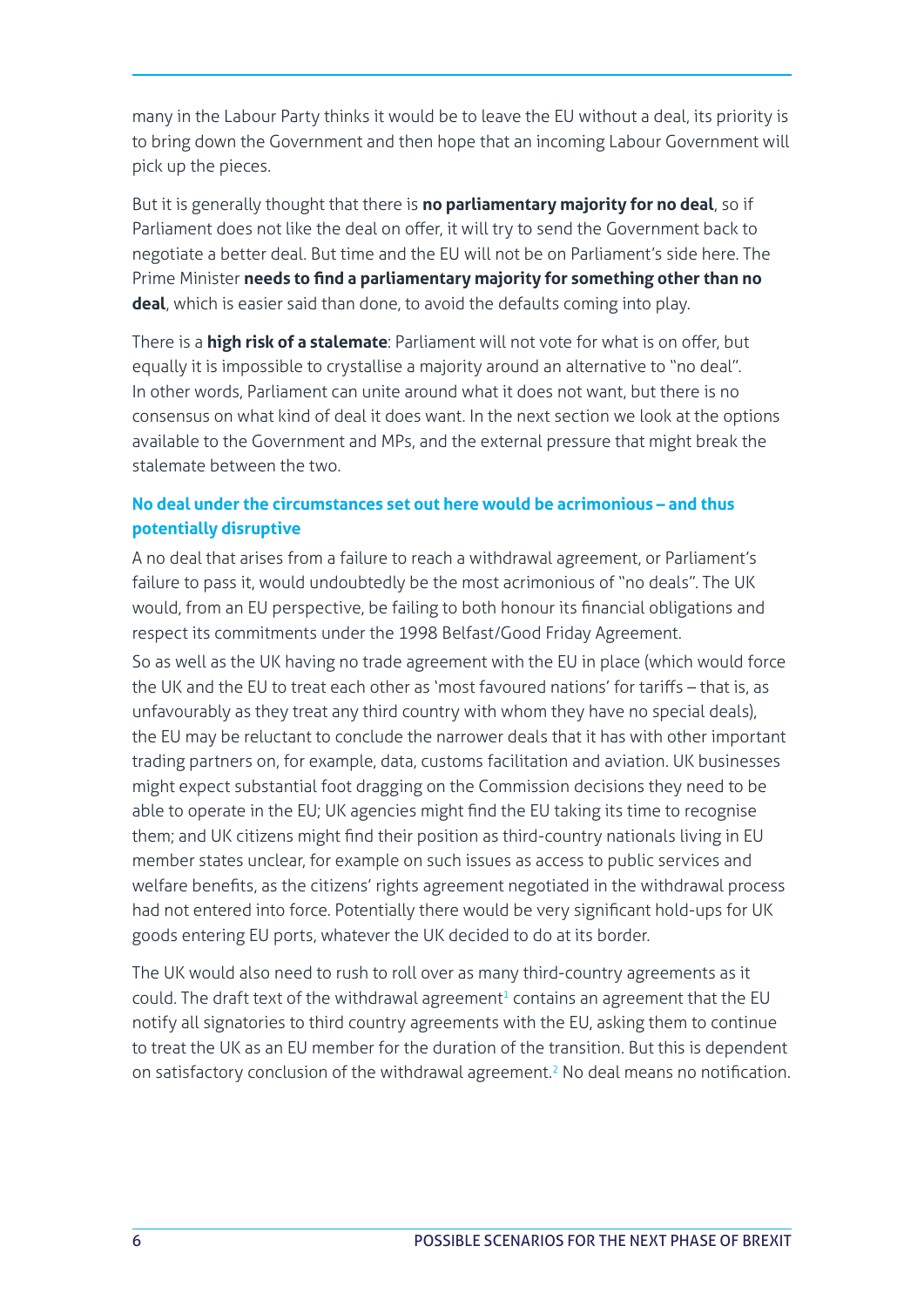## **How might the stalemate be broken?**

#### **Options open to the Prime Minister to get a deal through**

#### **Make the vote a confidence vote**

When, as Prime Minister, John Major was facing defeat over the Maastricht Treaty (an early dress rehearsal for the agonies that the current Prime Minister is going through), he used the trick of making a key vote a confidence vote to force his party into line. Back then, if the Government lost a confidence vote, as the Callaghan Government did in 1979, the next stop was a general election.

However, the Fixed-term Parliaments Act 2011 means that the Prime Minister can no longer make votes into formal votes of confidence in the same way: the Act requires specific votes to trigger a general election so governments can feasibly survive motions of confidence and censure tabled in other ways. However, it also means that using this option as a threat is a lot more difficult for the Prime Minister. Unless a number of Conservatives and the DUP were prepared to vote down the Government on such a motion, or the Government itself wanted to trigger a general election as it did in 2017, this is unlikely to pass.

The Prime Minister could say that a vote is akin to a vote of confidence in her; that she will resign if she loses a key vote. But that would trigger either a Conservative leadership election (something the Prime Minister may face in any case) or the prospect of the Queen asking someone else to form a government. The Prime Minister could also threaten to table a motion for a general election, but that would still require two thirds of the House of Commons (a majority of both her Conservative Party and the Labour Party) to vote for it.

The changes to these traditional weapons of last resort for the Prime Minister give Conservative MPs a greater ability to vote against her plans for Brexit, without risking being pitched into an early general election.

#### **Allow a free vote**

Edward Heath as Prime Minister used the free vote to get Parliament to agree to the UK's accession to the EU, conceding that a free vote gave licence to some Labour supporters of UK membership of the EU to cross the House of Commons floor and support the Government.<sup>3</sup> The current Labour leadership looks set to declare that any deal that the Prime Minister reaches fails Labour's six tests for Brexit (although those tests apply to the long-term relationship, not the withdrawal agreement). It will also seek to stop the Prime Minister from leaving the EU with no deal. The Prime Minister has to date been able to win key votes, for example on the Trade and Customs Bills, thanks to a number of Labour Leavers (those who backed the 'Leave' campaign in the EU referendum). It is far from clear that there is a majority that the Prime Minister could assemble through this route, but it is notable that 494 MPs voted at Third Reading for the legislation to give the Prime Minister the power to trigger Article 50,<sup>4</sup> and if she could present opponents as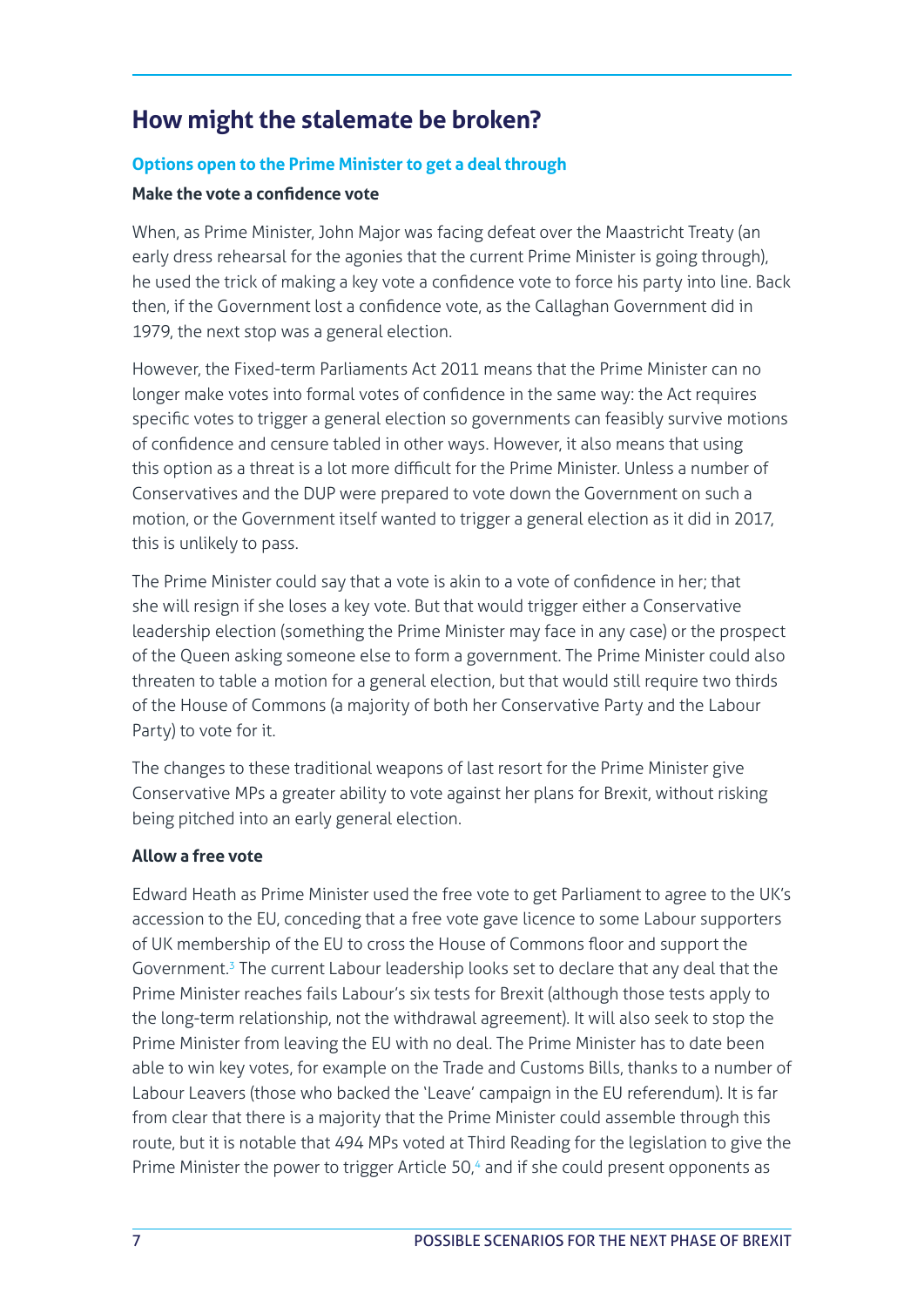'frustrating Brexit' or 'risking the economy' she might be able to pull more MPs across the floor to offset her rebels.

#### **Go down to the wire**

Time is a constraint – but it could also be the Prime Minister's friend.

Even if the UK initially rejected the EU's final offer, and any renegotiations went nowhere, the EU might reckon that the looming pressure of a no-deal Brexit might force the Government back – not to renegotiate but to accept the deal on offer.

But leaving everything until the last minute could also strengthen the Government's hand to push the deal through Parliament – assuming that it had been able to resist mounting external pressure until then. If the UK held out against acceptance or ratification of the deal until the last minute, the EU could offer a brief extension to the Article 50 period to allow for the necessary ratifications. In extremis, Parliament could be forced to sit to pass all stages of the Withdrawal Agreement Bill in a day.

#### **Agree a very vague formulation of the future relationship**

The autumn/winter Brexit decisions are about the withdrawal agreement and the transition. However, David Davis as Secretary of State for Exiting the European Union reportedly argued<sup>5</sup> that there was a strong case for including as much detail as possible in the future framework declaration – to get Pro-Brexit colleagues to vote for the withdrawal agreement. And his successor, Dominic Raab, argued at his first appearance in front of the Exiting the EU Committee on 24 July 2018 $6$  that the withdrawal agreement might need to include a specific link to make payment of the financial settlement conditional on having a satisfactory long-term arrangement.

Given the glacial progress of negotiations, it is hard to see a detailed future framework being agreed by October or December. Dominic Raab may succeed in inserting his linkage or making the future framework an annex to the withdrawal agreement, but that may open up a new set of complications in terms of the treaty base for the negotiations and the necessary ratification processes. The Prime Minister may ultimately be best served by kicking the issue of the long-term relationship into the distance – especially if she and the EU can fudge a formula on Ireland. MPs may find it hard to vote against a transition on the basis of a high-level commitment to a 'deep/special/ambitious relationship': the Prime Minister found it easier to maintain unity after her Mansion House speech in March of this year, in which she set out her vision for the UK's relationship with the EU after Brexit, $7$  than after the much more detailed white paper on the UK's future relationship with the EU that was agreed at Chequers in July.<sup>8</sup> The non-binding nature of the future framework declaration is both a disadvantage (the UK commits to the money with no long-term guarantees) but also an advantage for those who want a different form of relationship with the EU after Brexit.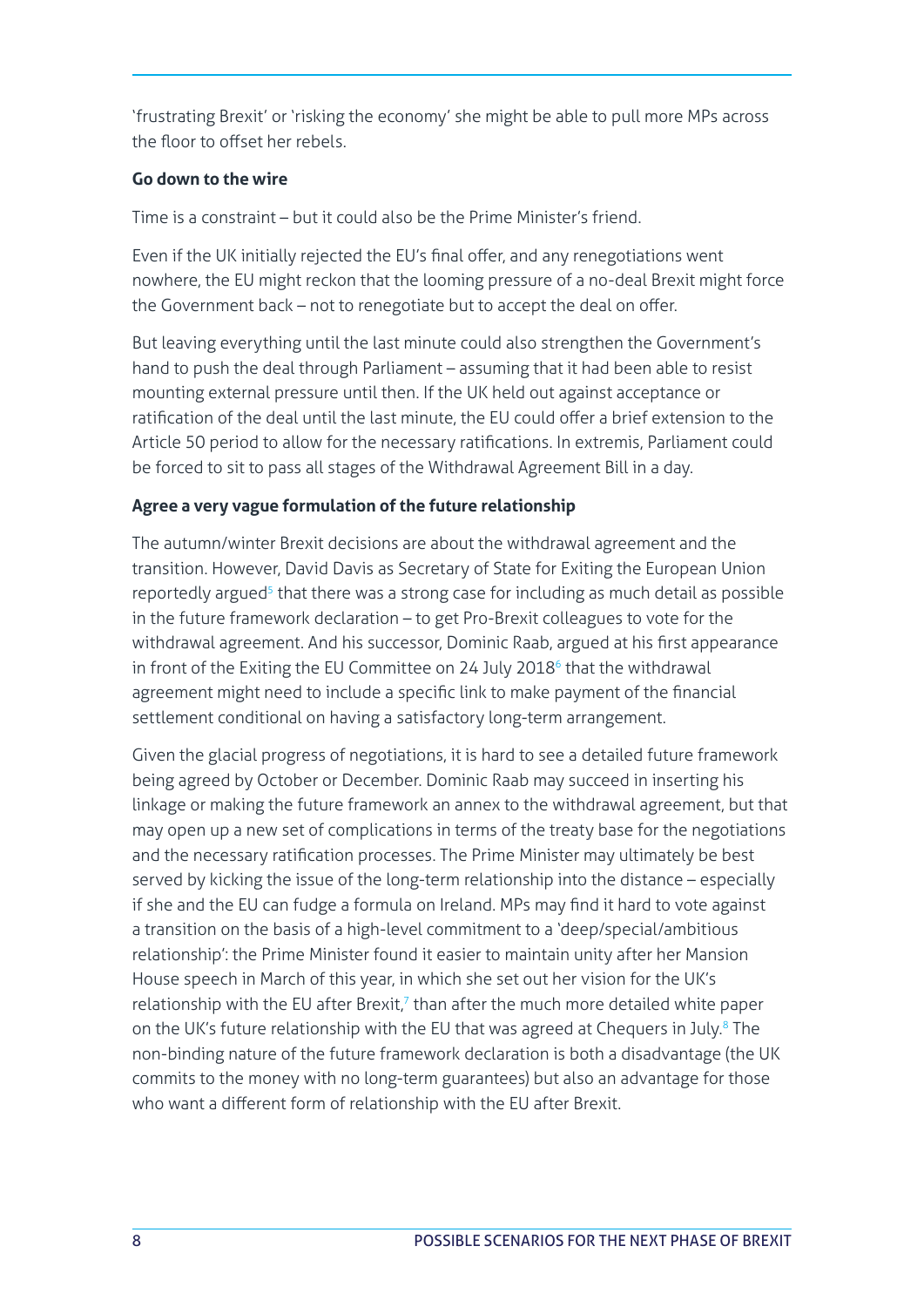#### **Offer/accept legislative concessions in the Withdrawal Agreement Bill to restrict the Government's hand on the future framework**

A final option open to the Prime Minister to persuade Parliament to approve the withdrawal agreement – the key task before 29 March 2019 – is to offer legislative concessions on the future framework in the Withdrawal Agreement Bill. The Government could commit to provisions that would help to set the direction for those detailed negotiations – and it could put into statute that Parliament will have the final say on approving the future relationship agreement, beyond the usual provisions for treaty ratification in the Constitutional Reform and Governance Act 2010. But as the EU would require the withdrawal agreement to be ratified and implemented before starting those talks, it might be a rather toothless concession.

#### **Options open to the Prime Minister's opponents**

At the time of writing, it is not clear whether the Prime Minister will face greater internal opposition from her pro-Brexit colleagues unhappy with the withdrawal agreement and future framework she has negotiated with the EU, or from her 'soft Brexit', former Remain colleagues who are either terrified at the prospect of a no deal or concerned about the future framework. The Opposition will try to use the Government's Brexit travails to trigger a general election. So, against that backdrop, how might MPs try to change the course of the Government's approach to Brexit?

#### **Change the Conservative leader**

What the Fixed-term Parliaments Act 2011 does not prevent is a leadership challenge within the Conservative Party, so avoiding a general election does not guarantee Theresa May's longevity.

Changing leader does not necessarily mean another election – changes of prime minister under the UK system often occur without a general election (as the case of Theresa May shows when she took over from David Cameron) even when the party in power does not have a majority – so this is a much less scary prospect for Conservative MPs. But any candidate must be confident they can muster enough support to defeat the Prime Minister in a confidence vote and then survive the two-stage electoral process (rounds of voting among Conservative MPs, with the top two candidates put to the party membership). To do that, they will need to persuade a large number of their colleagues that an alternative leader is desirable and more likely to deliver their preferred Brexit outcome – with many likely to be concerned that it would, in fact, do the opposite. Nonetheless, this still looks a more plausible route to challenge the Prime Minister than the prospect of Conservative MPs voting to bring down the Government.

#### **Amend the motions to require the Government to negotiate an alternative**

If Parliament rejects the Prime Minister's deal, it might send her back to renegotiate the deal – or the Government itself might decide to have another go. The motion to approve the deal will be amendable so Parliament could set conditions that the Government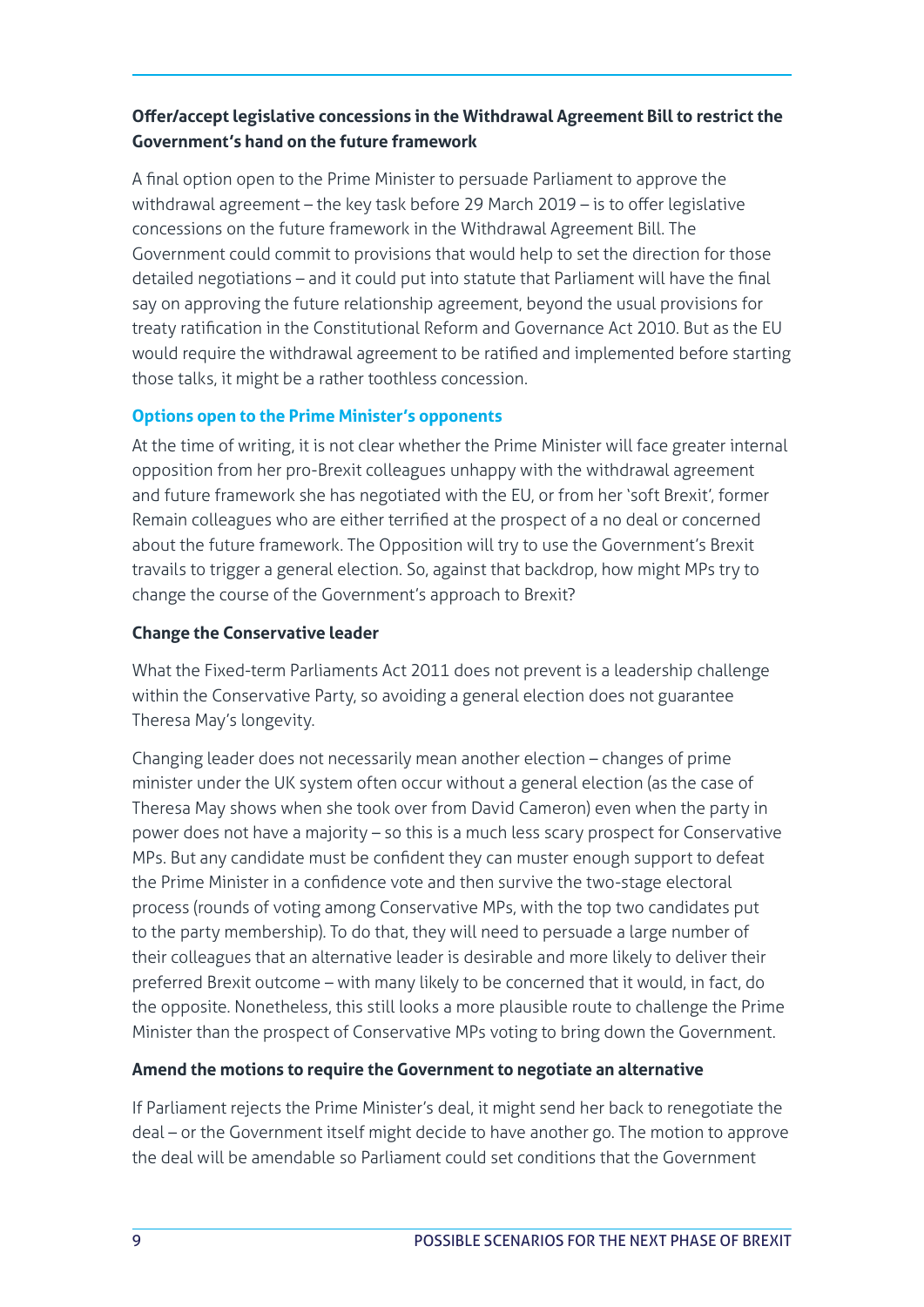would need to fulfil before bringing back a better deal to Parliament. But although the Government could ask, it would be open to the EU to refuse to reopen a deal that the Government had already accepted – and it might also expect that the UK would be obliged to accept the original, unamended deal as the clock ticked down towards a messy exit.

Parliament has limited ability to mandate the outcome of a deal, as everything needs to be negotiated with the EU. If it wants to change the outcome that the Government offers, it would be at its strongest if it mandated an option that the EU27 have made clear is already available – whether that be negotiating a replica customs union, joining the European Economic Area or simply leaving with no deal.<sup>9</sup> The EU has made clear that other options are available if the UK position "evolves".<sup>10</sup>

Simply renegotiating is, of course, no guarantee that a new deal will be any more successful than its predecessor, so there is a risk of continuing stalemate if there is no parliamentary majority for any renegotiated deal.

#### **Trigger a political crisis and a general election**

At the moment, the prospect of Conservative MPs voting in a way that triggers a general election seems improbable. But the Government depends on the support of the Democratic Unionists (and will lose one crucial vote during MP Ian Paisley Jr's current suspension). It is possible that, at some point, defections will create conditions where the Prime Minister either decides or cannot resist pressure to hold a general election. But an election does not, in itself, solve the problem of the need for a positive alternative to a no deal to emerge from Parliament – and it would eat into the time for negotiation.

#### **Option available to either the Prime Minister or MPs: put the issue back to voters in a new referendum**

All the scenarios presented in this paper assume that Parliament has the last word on how the UK leaves the EU on 29 March 2019. But it could decide to give the choice back to the electorate. This could be an option that the Government chooses to break a parliamentary deadlock where it cannot get its deal (or no deal) through – but also cannot get agreement on what should happen next. But a more likely scenario is that MPs amend the motion or the Withdrawal Agreement Bill to require the Government to call a referendum. While not legally binding, this would have substantial political force. The vote on the motion would not be legally binding, but an amendment to the bill would be.

#### **But it is not a simple way out of the impasse**

While a referendum may appear to solve some of the problems of Parliament failing to find an agreed way forward on Brexit, the mechanics of referendums are far from easy.

First, the UK does not have a comprehensive blueprint on referendums: important process details need to be decided every time it has one. It is perfectly possible that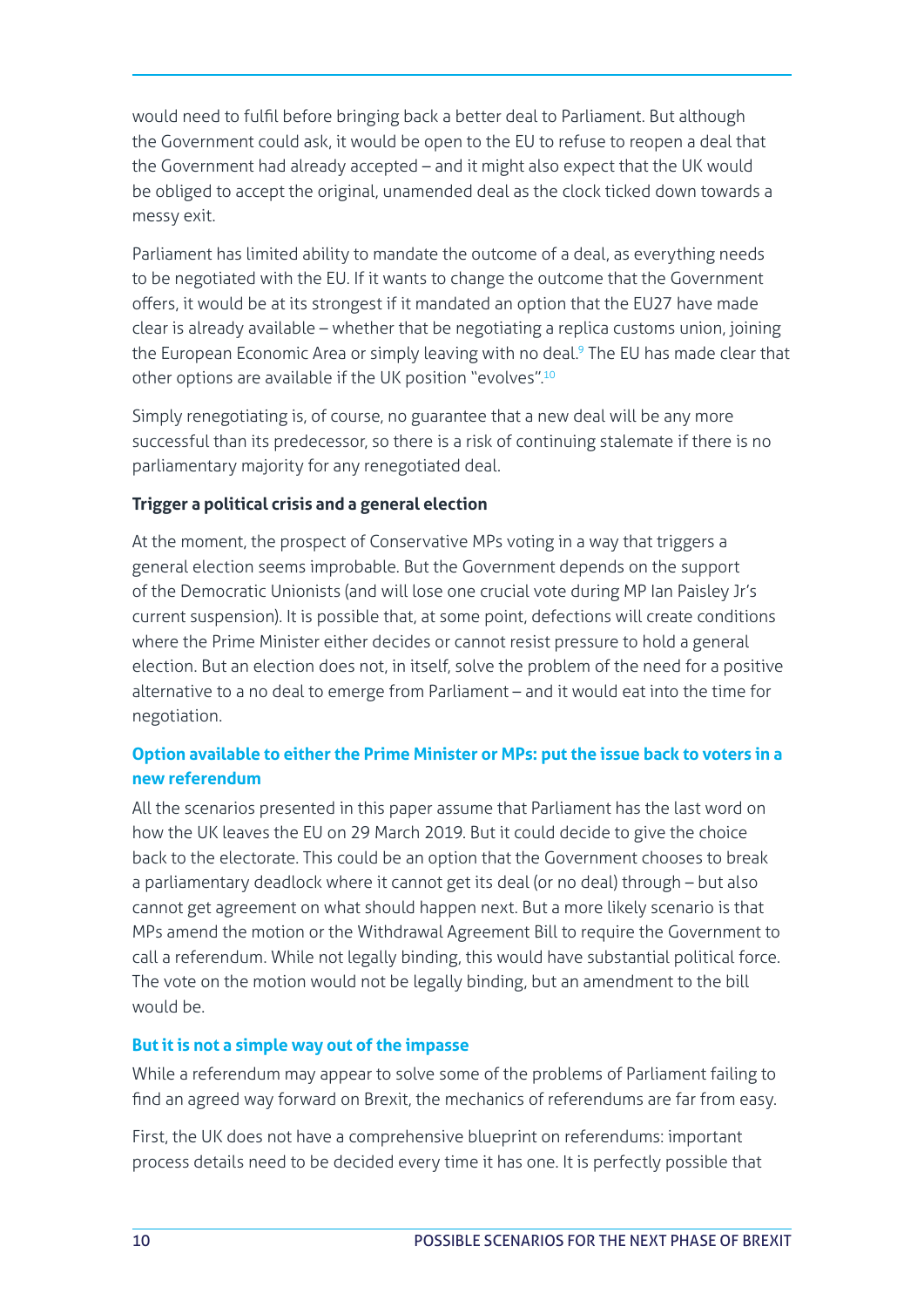there would be proxy battles over such issues as timing and the franchise (there was an attempt to allow 16- and 17-year-olds to vote in 2016 EU referendum, and many EU residents in the UK<sup>11</sup> and UK residents in EU countries<sup>12</sup> feel they were disenfranchised). Since any change may tip the result one way or another, each would be highly contentious – and be played out in a polarised Parliament.

Second, and even more problematic, what would the referendum be about? Former Education Secretary Justine Greening has suggested a three-choice referendum: on leaving the EU with no deal, the Prime Minister's 'final negotiated deal' or staying in the EU.<sup>13</sup> Of these options, only remaining in the EU is relatively clear cut (and it would depend on the EU accepting the UK withdrawing its Article 50 letter before it left if the UK is to remain on the same terms as it enjoys now). The Prime Minister will not have a deal on the long-term relationship between now and the time the UK leaves the EU – not least since the EU has been clear that it has many problems with the white paper agreed at Chequers. The issue in the autumn is whether or not to accept a withdrawal agreement. There would still be many other options for the longer-term relationship: officially Labour wants to stay in a customs union and have a 'strong' relationship with the Single Market (how to square that with ending the free movement of people has not been specified)<sup>14</sup>; meanwhile, many MPs might want to see the European Economic Area on the ballot paper, and others would want a Canada-style free trade agreement. Three options could rapidly become five.

Third, the Electoral Commission has made it clear that it takes time (six months) for a referendum to be well conducted.<sup>15</sup> If a parliamentary majority for a referendum crystallises late in the autumn, there is unlikely to be enough time to agree the details and run a vote ahead of the March 2019 deadline. The UK may be forced to ask the EU for an Article 50 extension to buy additional time, with no guarantees that Brussels will want to prolong uncertainty, particularly if it could increase the likelihood of no deal.

In short, a Greening-style referendum on the timescale Greening appears to propose (before the UK formally leaves the EU) would only work if it produces a majority for Remain. It would not settle the issue for any other outcome. But it is not practical to ask people to vote on the arcane issues of the withdrawal agreement (which would come down to a fight about the 'divorce bill'). So, in practice, unless there is a clearly emerging majority (which can survive a bitter referendum campaign) for Remain, a referendum would solve nothing.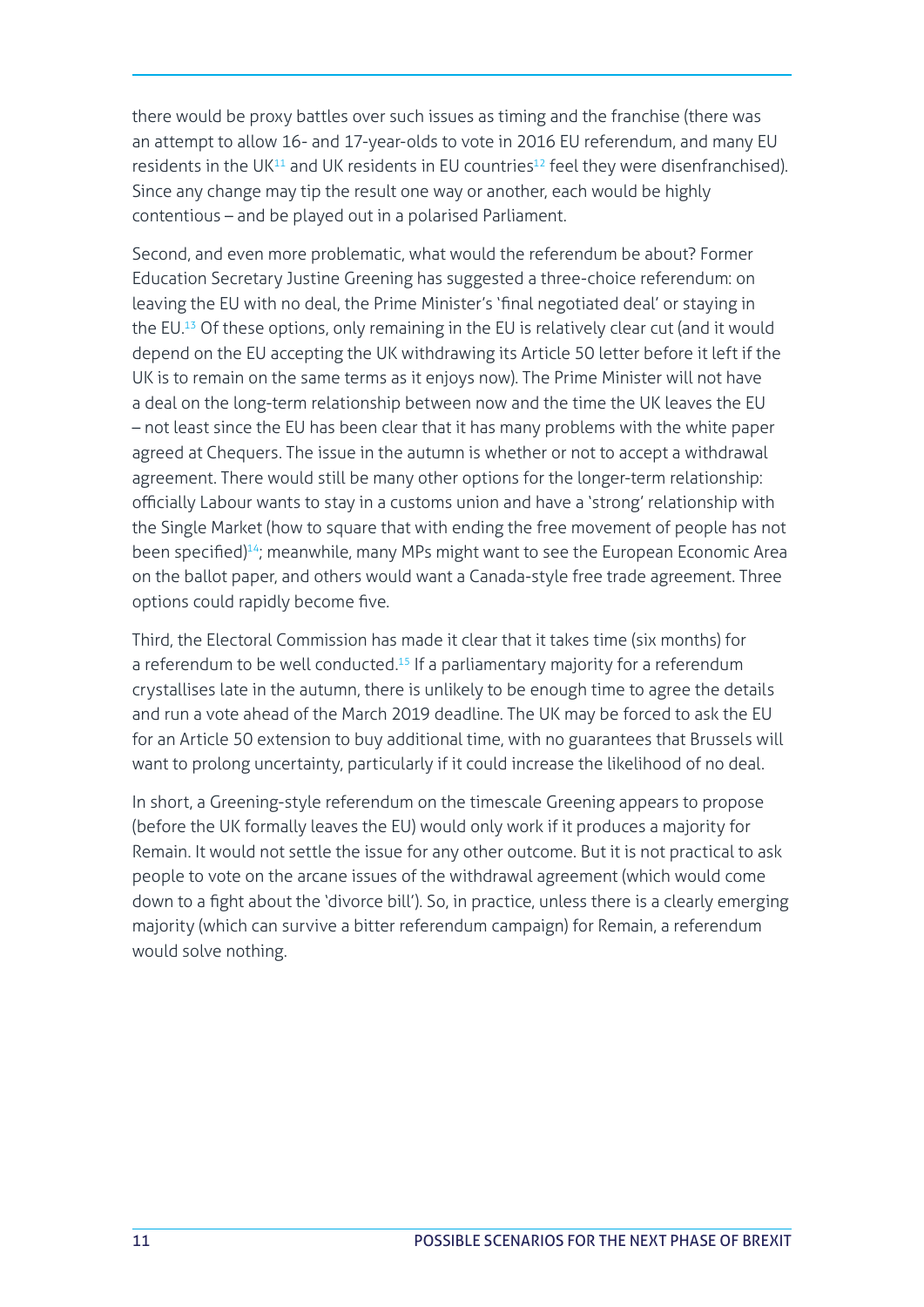## **Conclusion**

The unsatisfactory conclusion is that it is extremely hard to predict how the period between October 2018 and March 2019 will play out. The interaction of continuing negotiations with the EU27, the remaining real difficulties over the Irish backstop, the lack of progress on the future framework, the internal divisions in the Conservative Party, the Prime Minister's fragile position and the number of parliamentary hurdles any agreement has to pass to take effect, mean that charting a clear path through to an orderly Brexit with a transition period is hard. The fixed points are the defaults already enshrined in legislation. These raise the risk of a no-deal Brexit, but they also may be the constraints that ultimately help the Prime Minister to secure parliamentary approval for whatever withdrawal agreement the UK finally concludes with the EU27.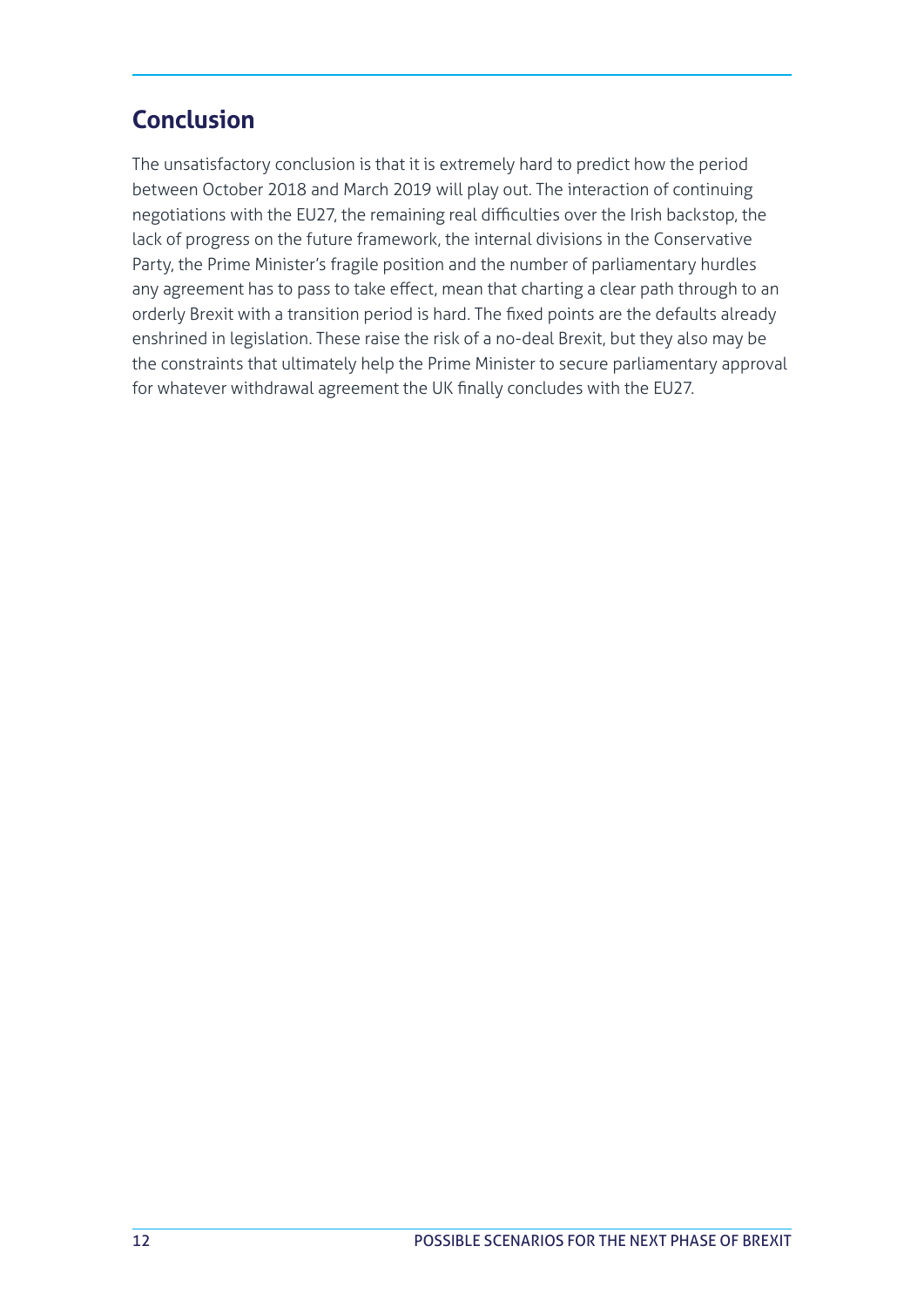## **About the authors**

**Jill Rutter** is a Programme Director at the Institute for Government. She directs the Institute's work on better policy making and arm's-length government, and Brexit. Before joining the Institute, Jill was Director of Strategy and Sustainable Development at Defra. Her previous civil service jobs include periods as HM Treasury Communications Director, in private office and as the policy lead on tax, development and local government finance, as well as working in the Number 10 Policy Unit.

**Joe Owen** is an Associate Director at the Institute for Government. He works on our Brexit programme and leads the Institute's research into Whitehall's preparation for exiting the European Union. Joe has also worked on immigration, customs and trade.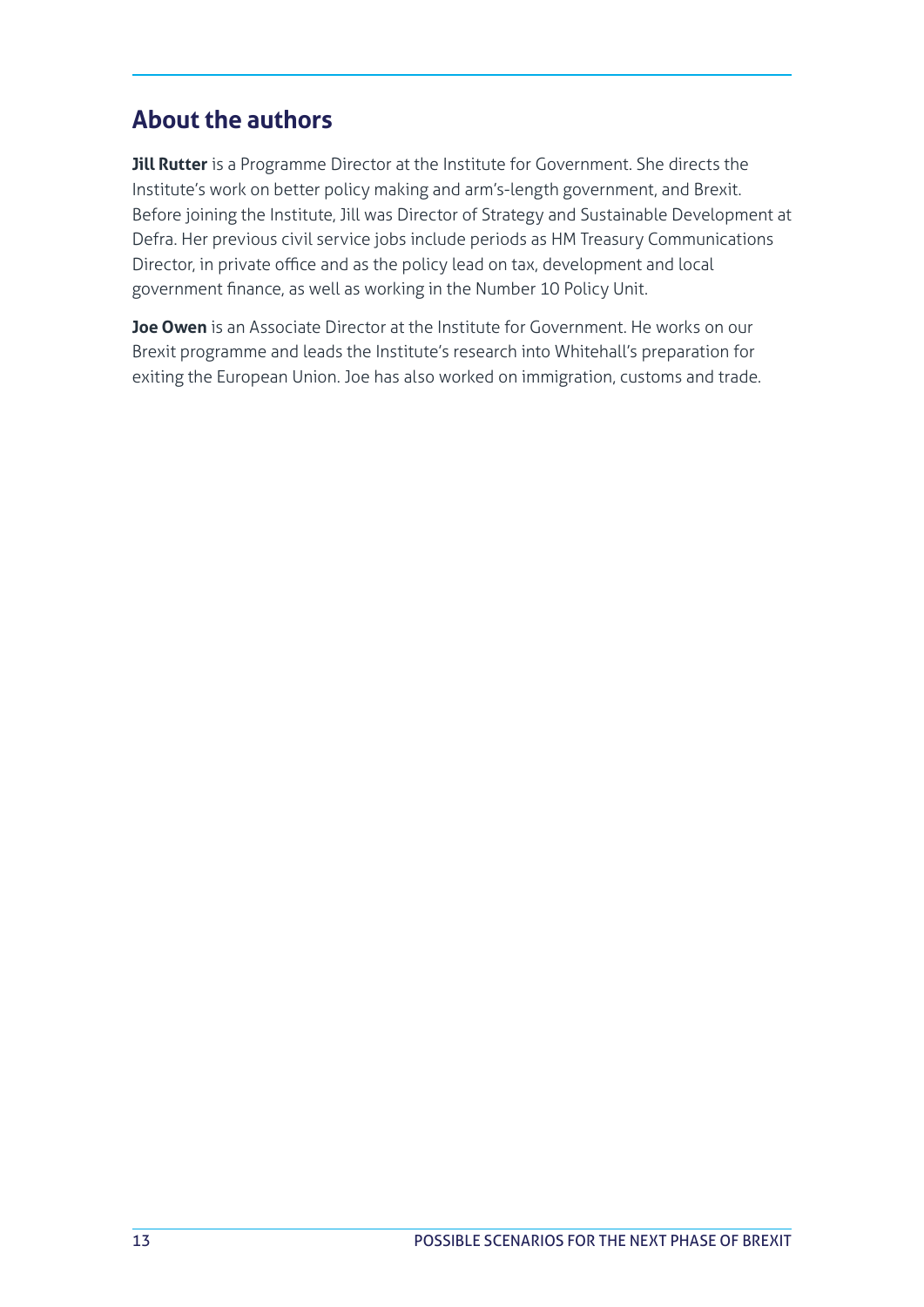## **References**

- 1 Department for Exiting the EU, *Draft Agreement on the withdrawal of the United Kingdom of Great Britain and Northern Ireland from the European Union and the European Atomic Energy Community*, 19 March 2018, Article 124, p.11, footnote, [https://assets.publishing.service.](https://assets.publishing.service.gov.uk/government/uploads/system/uploads/attachment_data/file/691366/20180319_DRAFT_WITHDRAWAL_AGREEMENT.pdf
) [gov.uk/government/uploads/system/uploads/attachment\\_data/file/691366/20180319\\_](https://assets.publishing.service.gov.uk/government/uploads/system/uploads/attachment_data/file/691366/20180319_DRAFT_WITHDRAWAL_AGREEMENT.pdf
) [DRAFT\\_WITHDRAWAL\\_AGREEMENT.pdf](https://assets.publishing.service.gov.uk/government/uploads/system/uploads/attachment_data/file/691366/20180319_DRAFT_WITHDRAWAL_AGREEMENT.pdf
)
- 2 City AM, 'Brussels refuses to extend UK trade deals during transition', 4 June 2018, [www.cityam.com/286880/brussels-refuses-extend-uk-trade-deals-during-transition](http://www.cityam.com/286880/brussels-refuses-extend-uk-trade-deals-during-transition)
- 3 McManus M, 'Edward Heath' in Adonis A, *Half in, Half Out: Prime Ministers on Europe*, Biteback Publishing, 2018, p. 94.
- 4 UK Parliament, 'European Union (Notification of Withdrawal) Bill: Commons stages', 16 March 2017, [www.parliament.uk/business/news/2017/january/commons-european-union](http://www.parliament.uk/business/news/2017/january/commons-european-union-notification-of-withdrawal-bill)[notification-of-withdrawal-bill](http://www.parliament.uk/business/news/2017/january/commons-european-union-notification-of-withdrawal-bill)
- 5 Blitz J, 'How detailed will the Brexit trade framework be?', *Financial Times*, 12 April 2018, [www.ft.com/content/d8967fac-3e46-11e8-b9f9-de94fa33a81e](http://www.ft.com/content/d8967fac-3e46-11e8-b9f9-de94fa33a81e)
- 6 House of Commons Exiting the European Union Committee, Oral evidence: The progress of the UK's negotiations on EU withdrawal (HC 372), 24 July 2018, [http://data.parliament.uk/](http://data.parliament.uk/writtenevidence/committeeevidence.svc/evidencedocument/exiting-the-european-union-committee/the-progress-of-the-uks-negotiations-on-eu-withdrawal/oral/87106.html) [writtenevidence/committeeevidence.svc/evidencedocument/exiting-the-european-union](http://data.parliament.uk/writtenevidence/committeeevidence.svc/evidencedocument/exiting-the-european-union-committee/the-progress-of-the-uks-negotiations-on-eu-withdrawal/oral/87106.html)[committee/the-progress-of-the-uks-negotiations-on-eu-withdrawal/oral/87106.html](http://data.parliament.uk/writtenevidence/committeeevidence.svc/evidencedocument/exiting-the-european-union-committee/the-progress-of-the-uks-negotiations-on-eu-withdrawal/oral/87106.html)
- 7 May T, 'PM speech on our future economic partnership with the European Union', 2 March 2018, [www.gov.uk/government/speeches/pm-speech-on-our-future-economic](http://www.gov.uk/government/speeches/pm-speech-on-our-future-economic-partnership-with-the-european-union)[partnership-with-the-european-union](http://www.gov.uk/government/speeches/pm-speech-on-our-future-economic-partnership-with-the-european-union)
- 8 HM Government, *The future relationship between the United Kingdom and the European Union*, GOV.UK, 12 July 2018, [www.gov.uk/government/publications/the-future](http://www.gov.uk/government/publications/the-future-relationship-between-the-united-kingdom-and-the-european-union)[relationship-between-the-united-kingdom-and-the-european-union](http://www.gov.uk/government/publications/the-future-relationship-between-the-united-kingdom-and-the-european-union)
- 9 Stone, J, 'Britain could keep frictionless trade after Brexit by joining EEA and customs union, Michel Barnier says', *The Independent*, 12 June 2018, [www.independent.co.uk/news/uk/](http://www.independent.co.uk/news/uk/politics/brexit-latest-uk-eu-customs-union-eea-trade-michel-barnier-labour-a8395671.html) [politics/brexit-latest-uk-eu-customs-union-eea-trade-michel-barnier-labour-a8395671.](http://www.independent.co.uk/news/uk/politics/brexit-latest-uk-eu-customs-union-eea-trade-michel-barnier-labour-a8395671.html) [html](http://www.independent.co.uk/news/uk/politics/brexit-latest-uk-eu-customs-union-eea-trade-michel-barnier-labour-a8395671.html)
- 10 European Council, European Council (Art. 50) guidelines on the framework for the future EU-UK relationship, 23 March 2018, 23 March 2018, paragraph 6, [www.consilium.europa.](http://www.consilium.europa.eu/media/33458/23-euco-art50-guidelines.pdf
) [eu/media/33458/23-euco-art50-guidelines.pdf](http://www.consilium.europa.eu/media/33458/23-euco-art50-guidelines.pdf
)
- 11 BBC, 'EU citizens not eligible for referendum vote, says No 10', 25 May 2015, [www.bbc.co.uk/news/uk-32872211](http://www.bbc.co.uk/news/uk-32872211)
- 12 See for example Main, W, 'I was one of the 700,000 British people denied a vote in the first EU referendum – that's why we need another Brexit vote', *The Independent*, [www.independent.co.uk/voices/brexit-second-referendum-final-say-denied-vote-british](http://www.independent.co.uk/voices/brexit-second-referendum-final-say-denied-vote-british-citizen-a8482411.html
)[citizen-a8482411.html](http://www.independent.co.uk/voices/brexit-second-referendum-final-say-denied-vote-british-citizen-a8482411.html
)
- 13 Greening J, 'Give the British people the final decision on Brexit', *The Times*, 16 July 2018, [www.thetimes.co.uk/article/give-the-british-people-the-final-decision-on-brexit](http://www.thetimes.co.uk/article/give-the-british-people-the-final-decision-on-brexit-c35f98g89)[c35f98g89](http://www.thetimes.co.uk/article/give-the-british-people-the-final-decision-on-brexit-c35f98g89)
- 14 Corbyn J, 'Jeremy Corbyn full speech on Britain after Brexit', 26 February 2018, <https://labour.org.uk/press/jeremy-corbyn-full-speech-britain-brexit>
- 15 The Electoral Commission, *The 2016 EU Referendum*, September 2016, p. 11, [www.electoralcommission.org.uk/\\_\\_data/assets/pdf\\_file/0008/215279/2016-EU](http://www.electoralcommission.org.uk/__data/assets/pdf_file/0008/215279/2016-EU-referendum-report.pdf)[referendum-report.pdf](http://www.electoralcommission.org.uk/__data/assets/pdf_file/0008/215279/2016-EU-referendum-report.pdf)